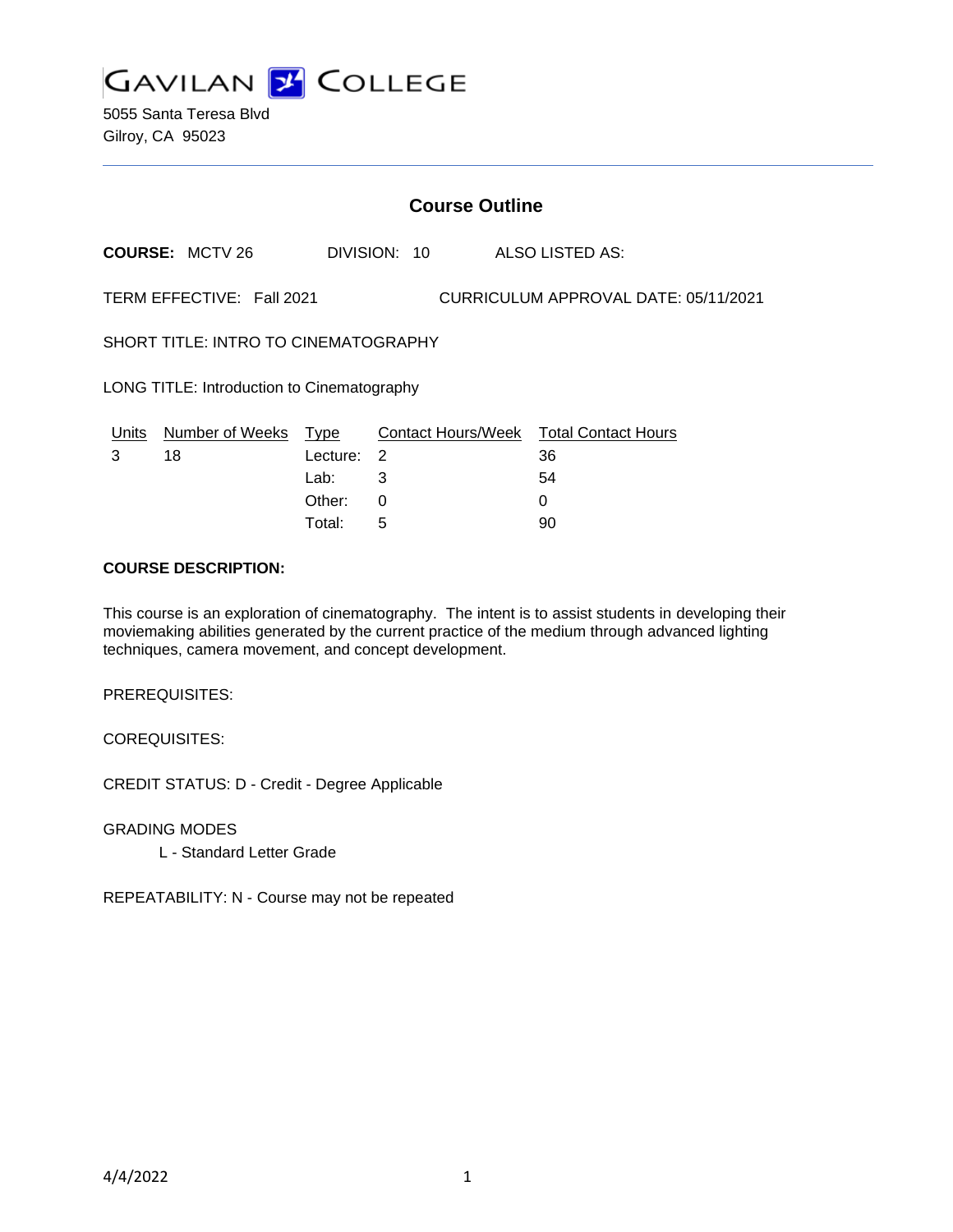SCHEDULE TYPES:

- 02 Lecture and/or discussion
- 03 Lecture/Laboratory
- 04 Laboratory/Studio/Activity
- 047 Laboratory LEH 0.7
- 05 Hybrid
- 71 Dist. Ed Internet Simultaneous
- 72 Dist. Ed Internet Delayed
- 73 Dist. Ed Internet Delayed LAB
- 737 Dist. Ed Internet LAB-LEH 0.7

# **STUDENT LEARNING OUTCOMES:**

By the end of this course, a student should:

1. Demonstrate both the technical and aesthetic aspects of film and digital cinema production and demonstrate knowledge of basic production techniques.

2. Operate film/digital cinema field recording equipment correctly to acquire quality products.

3. Demonstrate a hands-on ability to perform appropriate critical thinking needed for successful teamwork in television, film or other media employment.

# **CONTENT, STUDENT PERFORMANCE OBJECTIVES, OUT-OF-CLASS ASSIGNMENTS**

Curriculum Approval Date: 05/11/2021

#### **LECTURE CONTENT:** 4 HOURS

CONTENT:

Camera Basics - film vs. video, film stock, developing, resolution, digital cameras, etc.

Camera Basics - white balance, focus, zoom, shutter speed, aperture, focus, iris, exposure, gain, matt boxes and filters, etc.

## 4 HOURS

CONTENT: Camera Basics - Lenses (Zoom vs. Primes), Pulling focus, Remote follow focus, Depth of Field, F-stop, etc.

4 HOURS

CONTENT: Camera Basics - framing, Rule of Thirds, the 180 Degree Rule, etc.

4 HOURS

CONTENT: Lighting Equipment - light meters, HMIs, bounce cards, C- stands, scrims, barn doors, gels, ballasts, fluorescent lights, soft lights, umbrellas, cookies, etc.

4 HOURS

CONTENT: Lighting Techniques and Jobs - Cinematographer, Gaffer, Key Grip, 3- point lighting, key light, back light, fill light, daylight balance, flares, night scenes, contrasts, shadows, color temperature, rain, smoke, fire, etc.

4 HOURS

CONTENT: Basic Camera Movement - panning, tilting, tracking, jibs & cranes, steadicam, handheld, etc. 4 HOURS

CONTENT: Dollies - Carpet dolly vs. Duty Dolly and other possible options

4 HOURS

CONTENT: Steadicam & other stabilizers - balancing and operating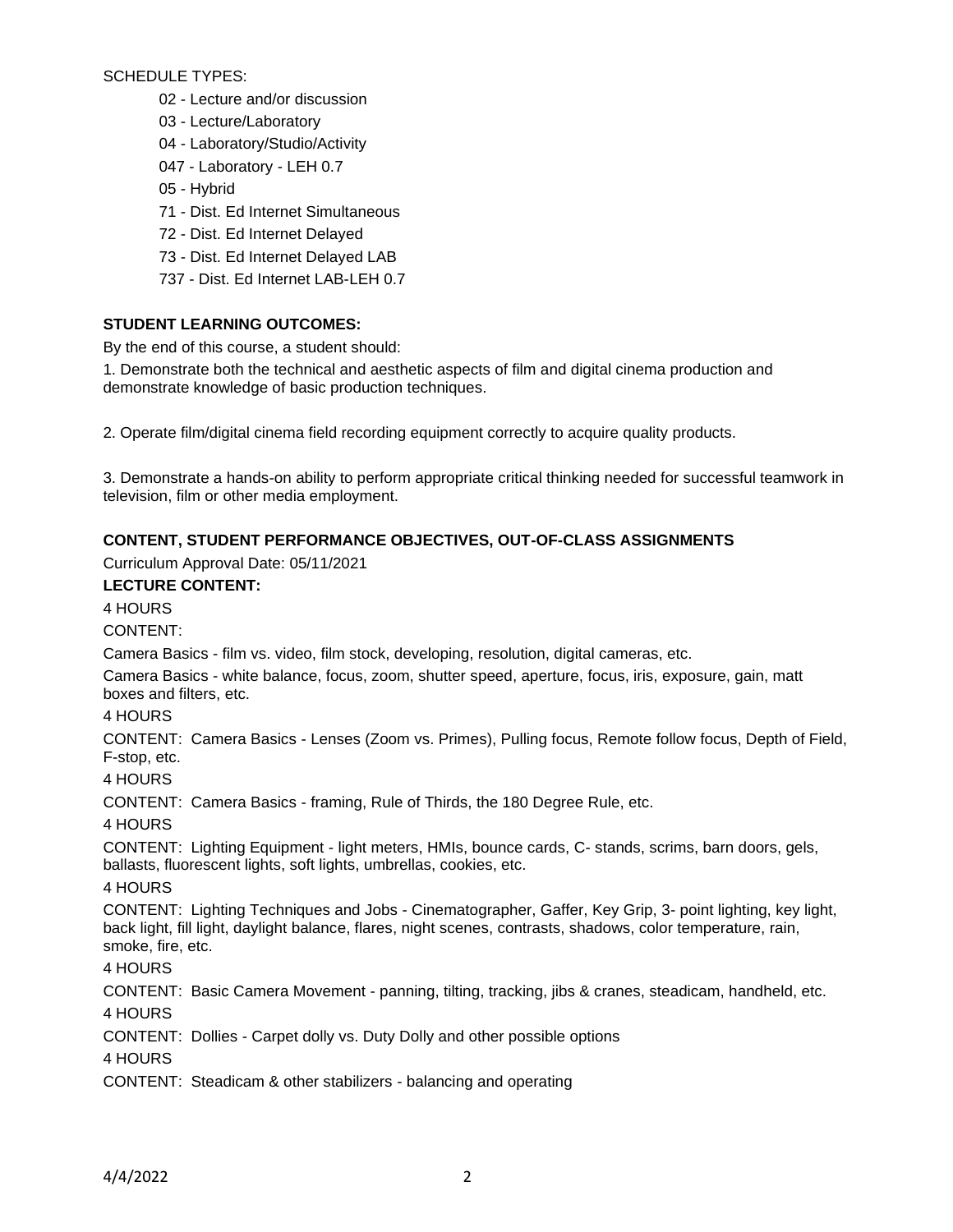4 HOURS CONTENT: Jibs & Drones - Bird's Eye View & how to get it. FAA rules & licenses Watch final projects Final Exam

#### **LAB CONTENT:**

# 6 HOURS

CONTENT:

Camera Basics - film vs. video, film stock, developing, resolution, digital cameras, etc.

Camera Basics - white balance, focus, zoom, shutter speed, aperture, focus, iris, exposure, gain, matt boxes and filters, etc.

## 6 HOURS

CONTENT: Camera Basics - Lenses (Zoom vs. Primes), Pulling focus, Remote follow focus, Depth of Field, F-stop, etc.

6 HOURS

CONTENT: Camera Basics - framing, Rule of Thirds, the 180 Degree Rule, etc.

6 HOURS

CONTENT: Use Lighting Equipment: light meters, bounce cards, C- stands, scrims, barn doors, gels, ballasts, fluorescent lights, HMIs, soft lights, umbrellas, cookies, etc.

## 6 HOURS

CONTENT: Practice Lighting Techniques and Jobs: Cinematographer, Gaffer, Key Grip, 3- point lighting, key light, back light, fill light, daylight balance, flares, night scenes, contrasts, shadows, color temperature, rain, smoke, fire, etc.

## 6 HOURS

CONTENT: Practice Basic Camera Movement: panning, tilting, tracking, jibs & cranes, steadicam, handheld, etc.

6 HOURS

CONTENT: Use Dollies: Carpet dolly, Duty Dolly, and other options

6 HOURS

CONTENT: Use Steadicam & other stabilizers - balancing and operating

6 HOURS

CONTENT: Use Jibs & Drones - Bird's Eye View & how to get it.

Watch final projects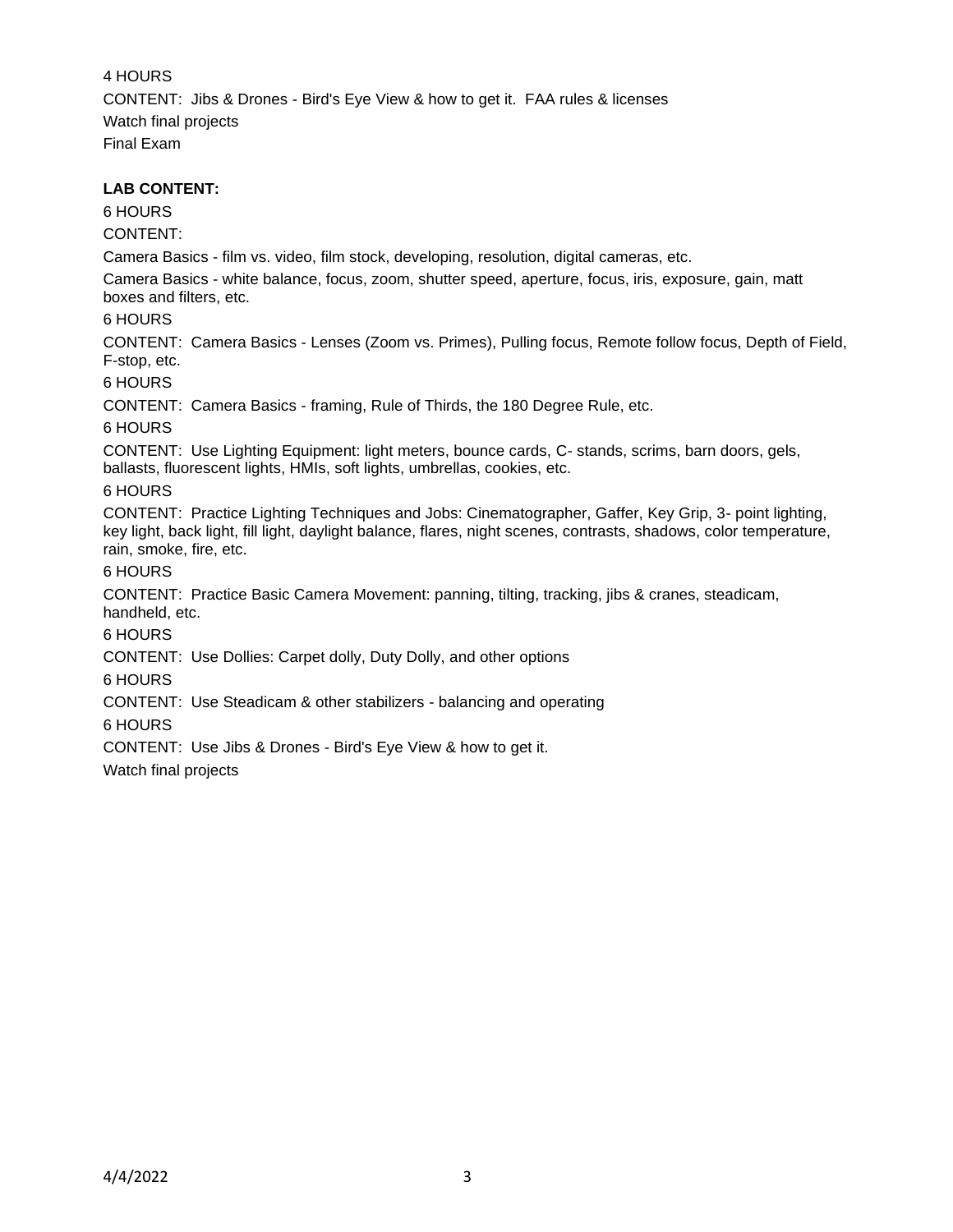# **METHODS OF INSTRUCTION:**

1. Lecture (extensive use of overhead projection and video) 2. Student participation 3. Film/video presentation to supplement lectures. 4. Guest speakers when appropriate and available.

## **OUT OF CLASS ASSIGNMENTS:**

Required Outside Hours: 32 Assignment Description: Weekly Individual assignments for specific filmmaking skills.

Required Outside Hours: 40 Assignment Description: Final film project, which must be submitted to the Gavilan Film Showcase.

#### **METHODS OF EVALUATION:**

Objective examinations Percent of total grade: 30.00 % Final Exam

Skill demonstrations Percent of total grade: 70.00 % Numerous projects done with class and individually

#### **REPRESENTATIVE TEXTBOOKS:**

Tania Hoser. Introduction to Cinematography: Learning Through Practice. Routledge,2018. ISBN: ISBN-13: 978-1138235144 Reading Level of Text, Grade: 13 Verified by: Grant Richards